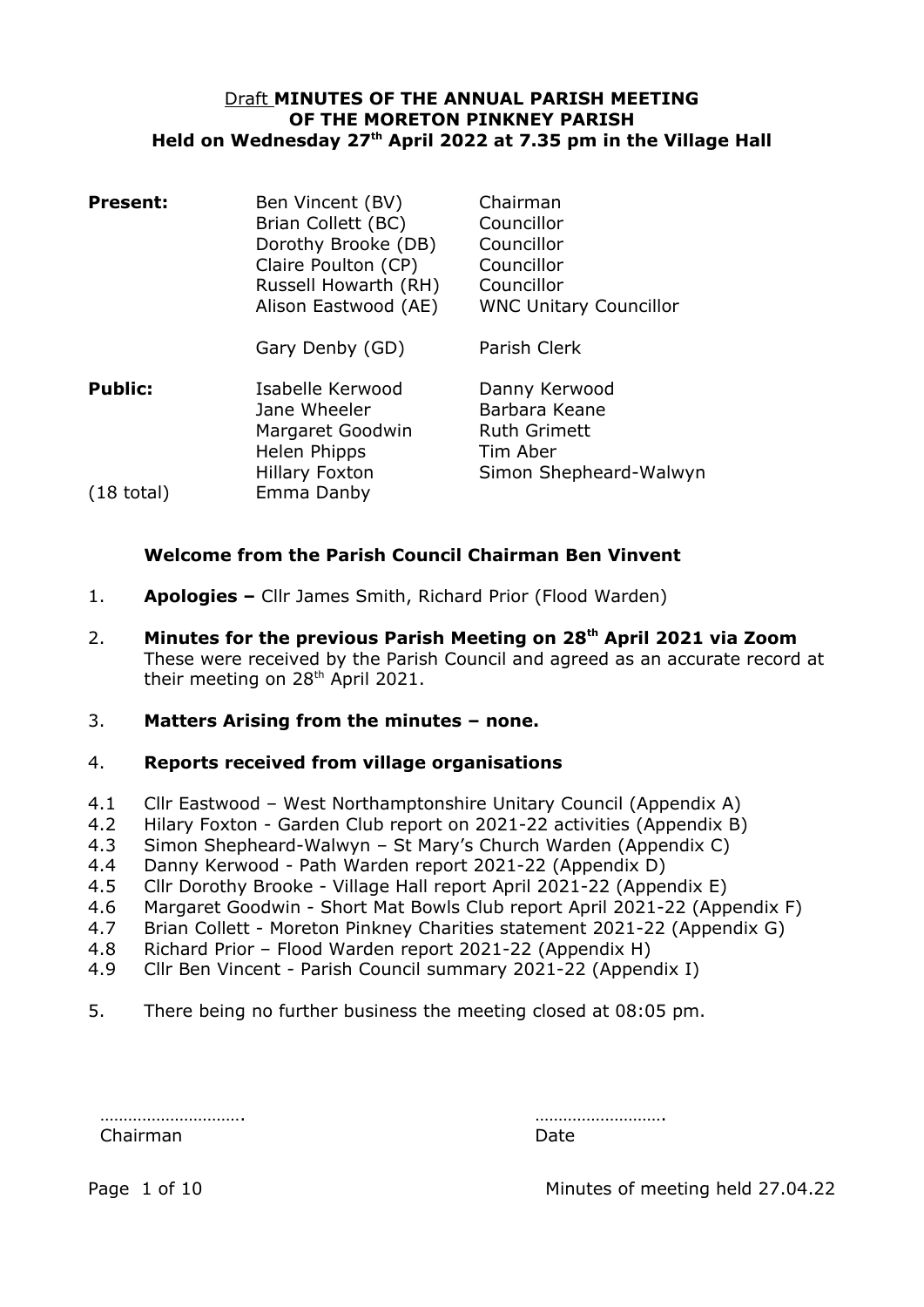## *APPENDIX A: Cllr Alison Eastwood – West Northants Unitary Council*

Cllr Eastwood provided a verbal extract of the most relevant aspects of her **Silverstone Ward Annual Report – April 2022**, prepared jointly by our ward councillors Dermot Bambridge, Alison Eastwood and Charles Manners:-

The unitary authority replaced the previous district, borough and county councils on 1 April last year and has since been making good progress on its fresh start to deliver better local public services across Daventry, Northampton and south Northants areas.

Born from the biggest restructure of local government in Northamptonshire in over 40 years, the Council, having guided communities through the challenges of the COVID-19 pandemic, now heads into its second year with a balanced budget and additional investment in services ahead.

Future transformation plans are also taking shape, including progressing work to join up health and social care services and working collaboratively to help people live their best lives, work on our Anti-Poverty plans and skills agenda and an ambitious new approach to making West Northants a more sustainable and environmentally friendly place to live and work, to protect and improve the local environment, economy and society for future generations.

We are fully aware of the challenges presented by the warehouse developments in Towcester and HS2 in the north of the Ward, and are doing everything we can to mitigate the impacts of these developments.

Since last April the Council has delivered a broad range of services, projects and activities as part of its six top priorities for making the area a great place to live, work and thrive;

#### *Priority: Improved Life Chances*

- Supporting and guiding residents and businesses through the COVID-19 pandemic
- Continuing the improvement journey in children's services as recognised by Ofsted
- Progressing plans to join up health and social care services
- helping the most vulnerable including free school meals, funds to help households with food and energy bills, resettling Afghan families and the Government's Ukraine response locally
- Developing our Ant-Poverty Strategy with partner organisations and charities
- Continuing to build high quality council homes
- Council Tax reduction scheme and improving financial support for care leavers
- Allocating school paces and proposals for a new secondary school proposal for Moulton
- Staging a range of events to celebrate our communities, equality and diversity
- Awareness and commemoration days and events IDAHOBIT, Pride, Armed Forces Day, International Day of Disabilities and Black History Month
- Developing the Armed Forces Covenant and establishing new armed forces hubs
- New customer experience strategy to improve how residents access our services

#### *Priority: Green and Clean places*

- Shaping our new sustainability goals to net zero the Council's own emissions by 2030 and those of residents and businesses by 2045
- Retaining Green Flag awards for our high-quality parks
- Improving Towcester Water Meadows and encouraging community tree planting
- £6.2 million community flood protection scheme
- Installing new electric charge points across West Northants
- Crackdowns and prosecutions on environmental offenders, from fly tipping and food safety
- New litter charter and community litter-picking initiatives
- Grants for landowners to tackle fly tipping

#### *Priority: Economic Development*

- Submitting a bid for city status for Northampton
- Securing £37 million funding for regenerating Northampton town centre and market Square
- Delivering Daventry's new cinema complex
- Redeveloping Brackley Library and delivering our award-winning 'For the Love of Books'
- Supporting businesses and start-ups with funding, advice and support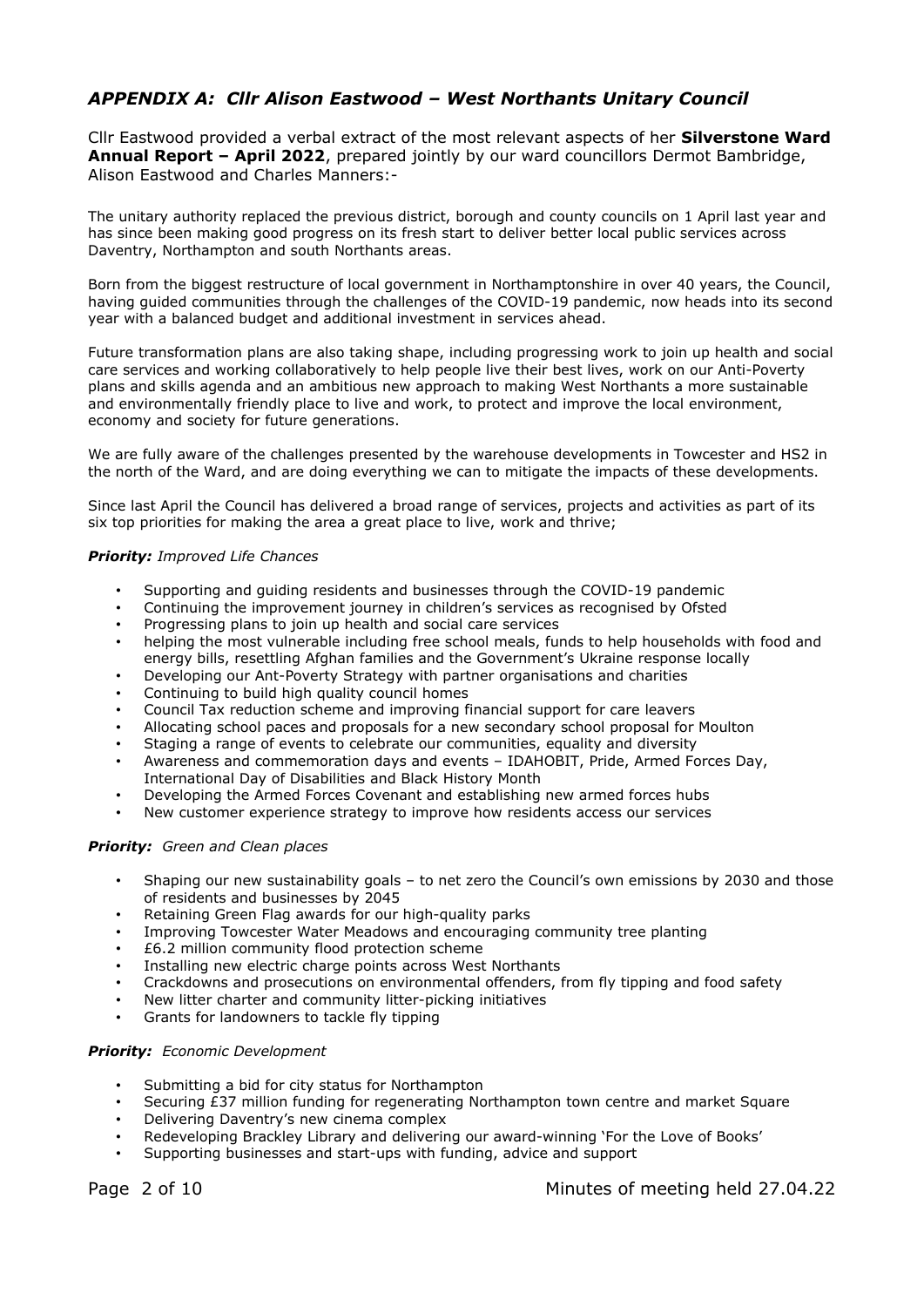### *Priority: Connected Communities*

- Embarking on a major roads improvement prgramme
- Making plans and funding bids to improve bus services
- extending Northampton's public e-scooter scheme
- Shaping our future highways maintenance service and transport infrastructure
- Appointment of an HS2 Marshal

#### *Priority: Thriving villages and towns*

- Providing accommodation and support for rough sleepers
- localising planning arrangements and simplified, more effective planning enforcement
- Investing in a host of initiatives to make communities safer
- Distributing grant funding for community and voluntary groups
- re-opening the refurbished and extended Northampton Museum and Art Gallery
- Showcasing our heritage with open days and supporting Go Northamptonshire
- Working with Parishes on neighbourhood development plans and conservation areas

#### *Priority: Robust Resource Management*

- Capping Council Tax rises at £99 per year
- On target, deliver our first year on budget, and settlng a balanced budget for the year ahead and making robust plans to tackle financial challenges
- Working to join up local services across the whole West Northants area, to make them better and more cost-effective

We are proud to serve our local communities and look forward to helping you in 2022/23

Cllr Dermot Bambridge -

Cllr Alison Eastwood – [alison.eastwood@westnorthants.gov.uk](mailto:alison.eastwood@westnorthants.gov.uk)

Cllr Charles manners – 07836 550356 [charles.manners@westnorthants.gov.uk](mailto:charles.manners@westnorthants.gov.uk)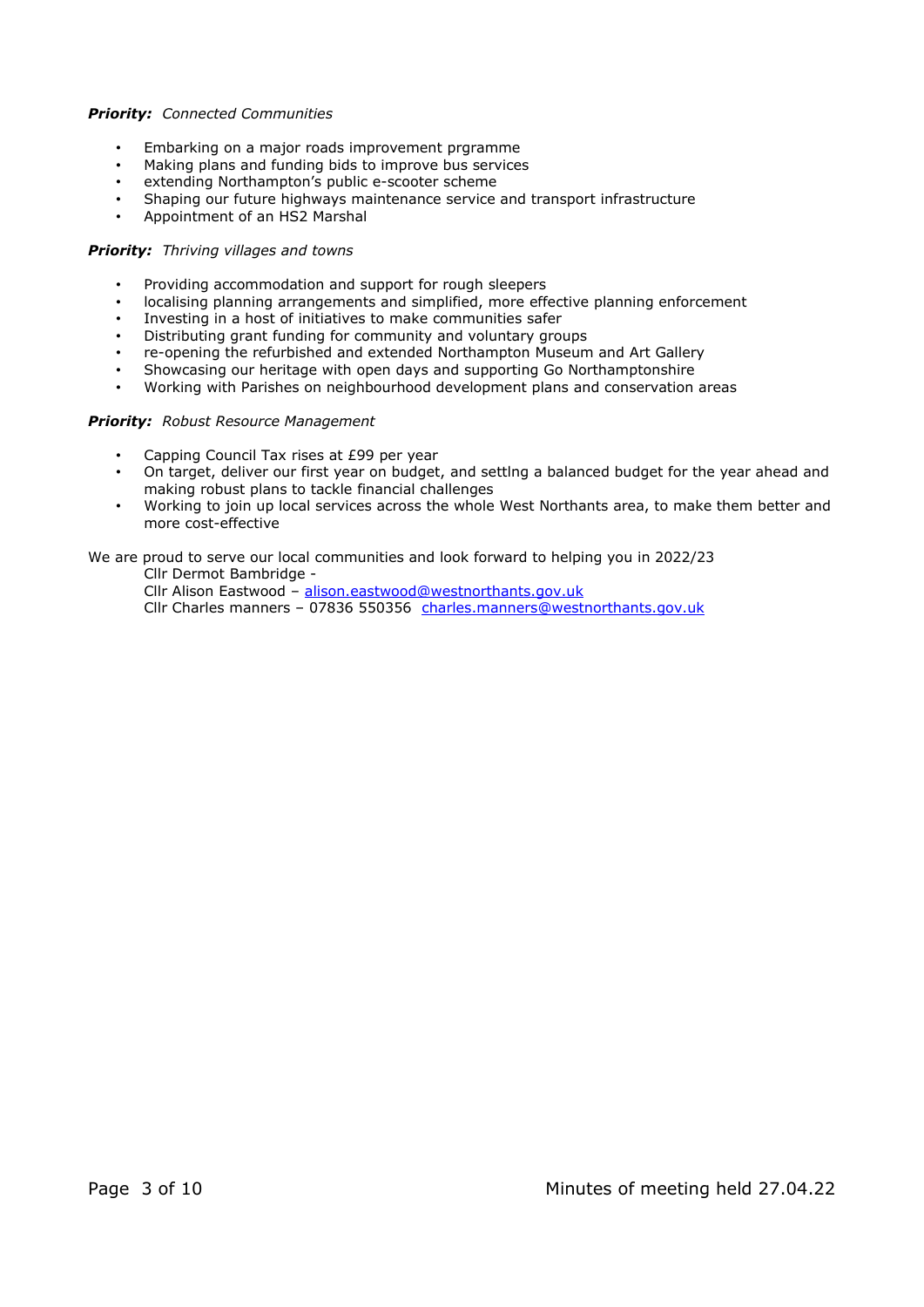## **APPENDIX B: Hilary Foxton - Garden Club report on 2021-22 activities**

Covid remained a threat during 2021. Our Committee has continued to provide new events and to adapt existing events to ensure a full Covid-safe programme. We are fortunate to have the enthusiastic support of our members and village community. This has enabled the club to donate £1000.00 to charities in 2021 and already in 2022 to fund the purchase of the Queen's Jubilee trees.

Changes made to some events in 2020 have remained in 2021. The zoom AGM, online dinners, Facebook recipes and quizzes, regular 'Keeping in Touch' emails.

Other events carried on as usual. We had three garden visit days, to Hardwick House, three gardens in Warwick and a visit to Pettifers Garden in Wardington. The Horticultural Show, Sunflowers for Solidarity, Macmillan Coffee morning, A Coven of Witches at Halloween were all held as usual, the Plant Sale became the Garden Market and Café – held outside.

**New in 2021**- Open Gardens. A tentative opening of 10 gardens and two afternoon tea venues was a fabulous success. We hope to repeat the Open Gardens in 2023.

- The Bird Watch Weekend, encouraging children and adults alike to record the birds outside their window, well received and to be repeated annually.

- A very special initiative in 2021 'Trees for the Queen's Jubilee'. Villagers voted resoundingly YES for trees to be planted. A group of 'professionals' from the village lent their expertise. In late February 2022 the eight trees were planted around the village along with a Queen's Jubilee plaque beside the Oak Tree. These trees are now included in the Queen's Green Canopy Map, part of the National Platinum Jubilee initiative.

### **The strategic aims for 2021** were three fold:-

- (1) To focus on encouraging Junior Members. As I write this report (April 2022) we have 40 Junior members, up from 9 in 2020.
- (2) To move to on-line banking this has proved helpful both for our officers and many members who now pay subs and event fees without leaving home!
- (3) To simplify the content and language of the existing Constitution and to introduce a limit on the length of time that anyone person may hold the position of Chairman. The new Constitution was adopted at the AGM in March 2022.

2021/2 Has seen many properties change hands in the village with lots of lovely new villagers in our beautiful village. We welcomed these people, in person, by delivering a plant and a leaflet about the Club, often enjoying a welcoming chat too!

We are pleased to say that the Club continues to thrive, providing an extensive, varied programme of events to both members and villagers. New members always welcome.

Hilary Foxton (Chairman) April 2022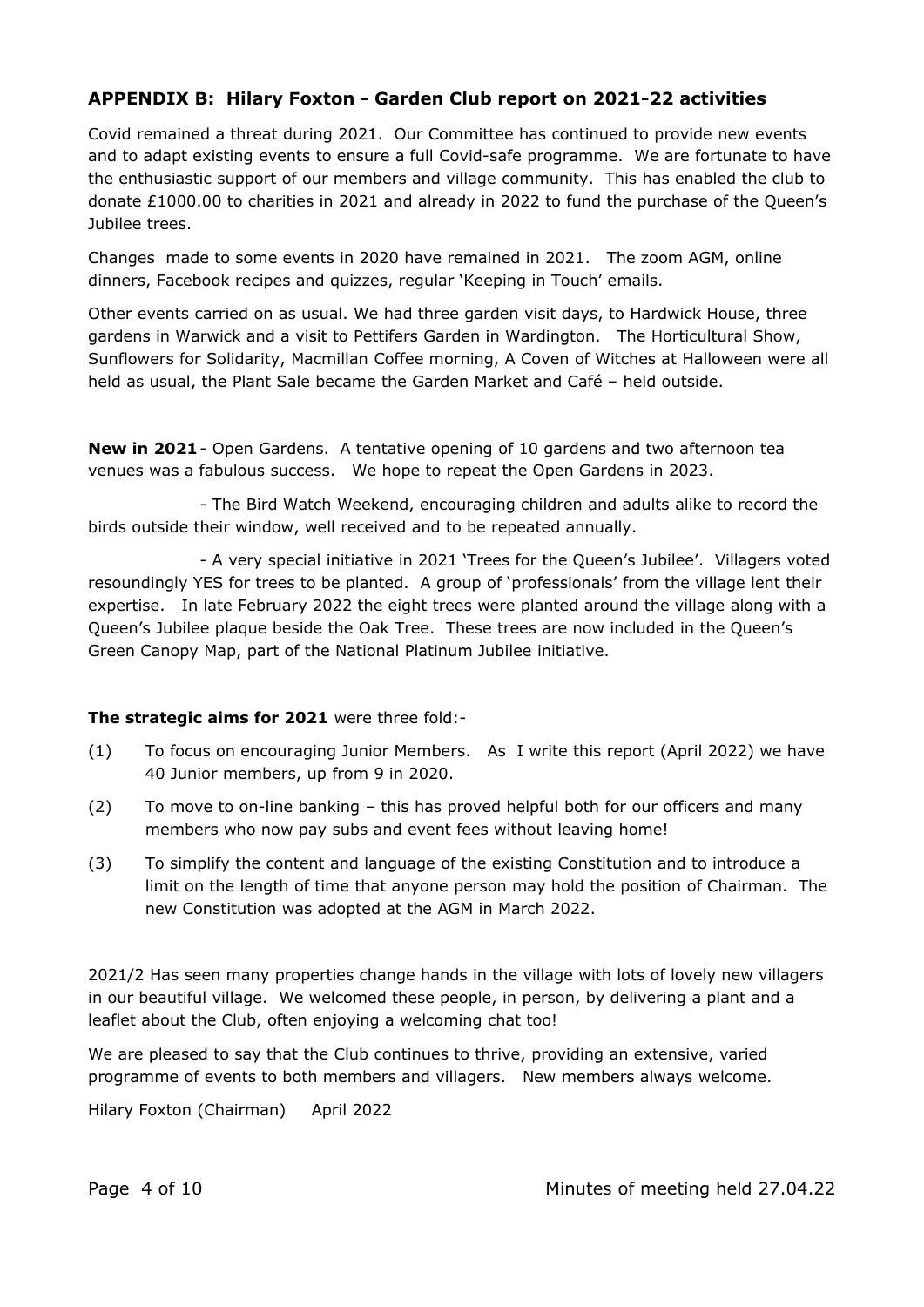# **APPENDIX C: Simon Shepheard-Walwyn – St Mary's Churchwarden**

We have been delighted to welcome the Rev Mike Chesher to our Benefice. Since Covid restrictions were lifted, church has once again been open every day, and we have seen our congregation return more or less to pre-pandemic levels, despite the loss of some regular attendees. Mike has introduced a Messy Church service on the first Sunday of the month, which has attracted a number of new families.

We were unable to hold any social events last year, but this year we are planning a Hymns and Pimms evening service on July 24<sup>th</sup> and the Harvest Supper will be on September 23<sup>rd</sup> (with Harvest Festival on September 25<sup>th</sup>).

The library in church, which is available to the whole village, now has a wide variety of fiction and non-fiction titles.

We have not experienced any major issues with the church or churchyard this year. We are due to have a Quinquennial inspection this year, which may highlight some maintenance to be undertaken, but we do not expect this to be onerous or expensive. Over the past couple of years we have been focusing on re-wilding areas of the churchyard as well as providing habitats for wildlife, and we are encouraged by the increased biodiversity that we are experiencing. Once again, we would like to thank all those who have contributed both time and money to the upkeep of the church and grounds.

Unfortunately, Mike (Rev. Michael Chesher) has had to make the difficult decision to resign from the Benefice on health grounds, though he will stay as long as possible while we seek a successor. We would like to record our thanks for the energy and commitment he has demonstrated in his short time with us, and wish him well for the future.

Simon Shepeard-Walwyn

# *APPENDIX D: Mr Danny Kerwood - Path Warden report 202-212*

Dear Mr Chairman

This is my first report having taken over the role from Judith Bryant in January of this year.

I have now managed to walk every one of the rights of way indicated on the definitive map given to me by Judy Bryant and am please to report that all of the paths appear to be well used and in generally good condition.

There are one or two areas on AV22 and AV23 that have some ruts caused by motorcycles although these are not excessive and are certainly less than I have seen many times over the years whilst living in Moreton Pinkney. The routes remain easily passable by foot or horse but these ruts will become harder to see as the grass grows.

I have reported to our rights of way officer that the route taken by AV12 from a position opposite Gary Penns to the Drift road does not follow the route of the map due to developments on the ground. It also has two stiles over 4'6" fences surrounding horse paddocks that would not be navigable with a dog. Otherwise it is clearly marked and well maintained. The response has been that the council does not currently have the resource to tackle the route issues and that there is no requirement for a footpath to be "dog friendly"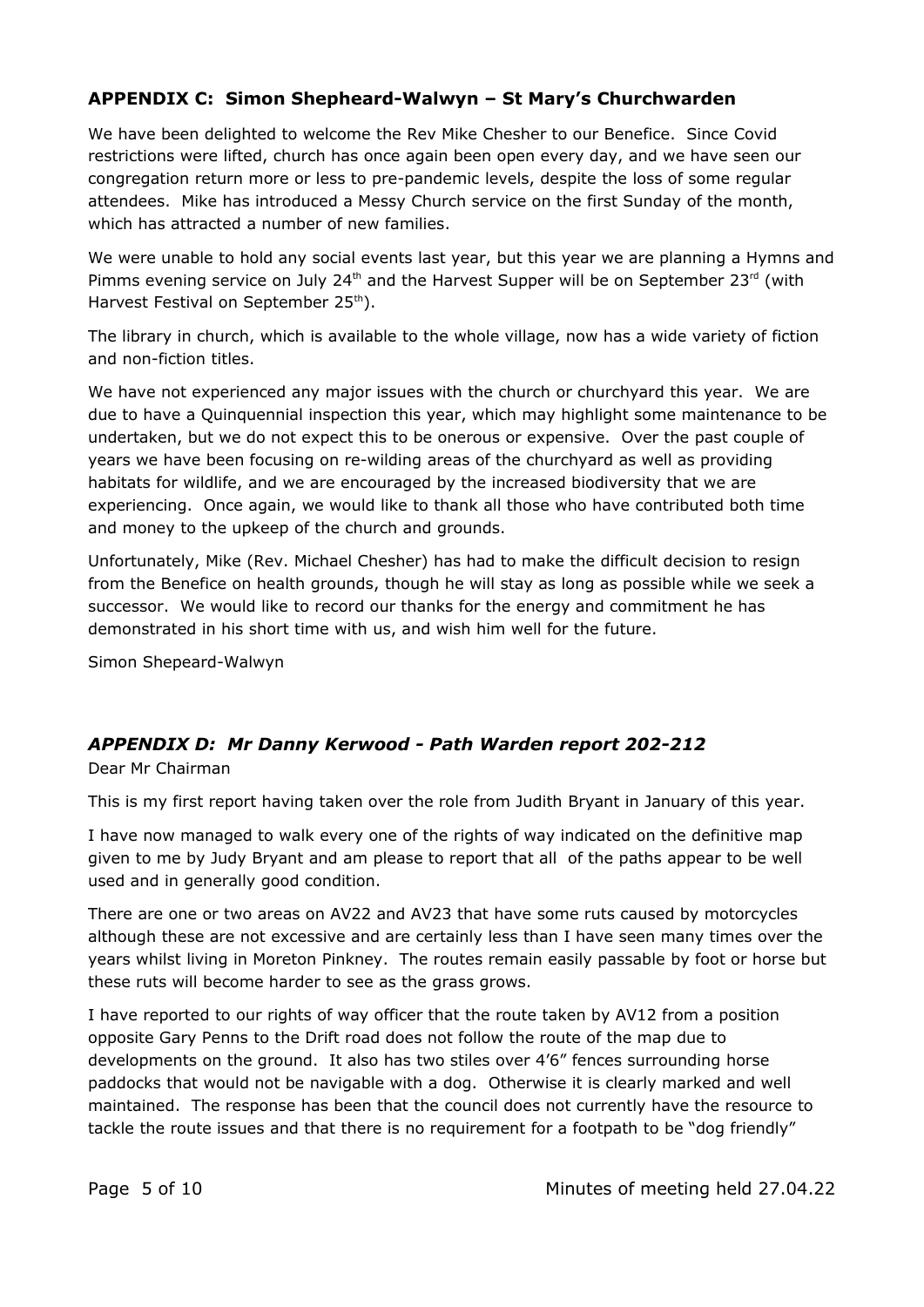As previously reported work has been completed to strengthen the bridge support in brook street. This has withstood the recent occasions of high water levels but will not win any awards for its aesthetics .



The old slumping gate as you leave the yard of Heartwood at the beginning of AV15 has recently been replaced by the landowner and some new fencing erected making access a little easier.

Although it has now been cleared up, there has recently been a genuinely disgraceful amount of dog waste left by one of the stiles on AV1. This had the appearance of being the act of one person. This has now been cleared up and a sign erected (presumably by the land owner) requesting that dog waste be taken home. Thus far this seems to be working but there really shouldn't be a need to remind people about this. There also seems to be an issue with dog waste at the village end of AV6.

Over the course of the last few weeks I have collected the remains of 7 foil/helium balloons from around the parish rights of way. In addition to being unsightly these also pose a real threat to livestock so ask that people consider this before releasing them.

I recently encountered a case of fallen branches being deliberately positioned across AV22. Whatever the intent of this, it is likely to be an offence to obstruct a right of way.

With so many young lambs in the fields around our village at the moment, it seems like a good time to remind dog owners that their dogs should be kept on a lead.

Any issues found on our paths can be reported to me on moreton paths@yahoo.com and I will investigate them or directly to Northamptonshire county council/street doctor/rights of way.

Yours sincerely

Danny Kerwood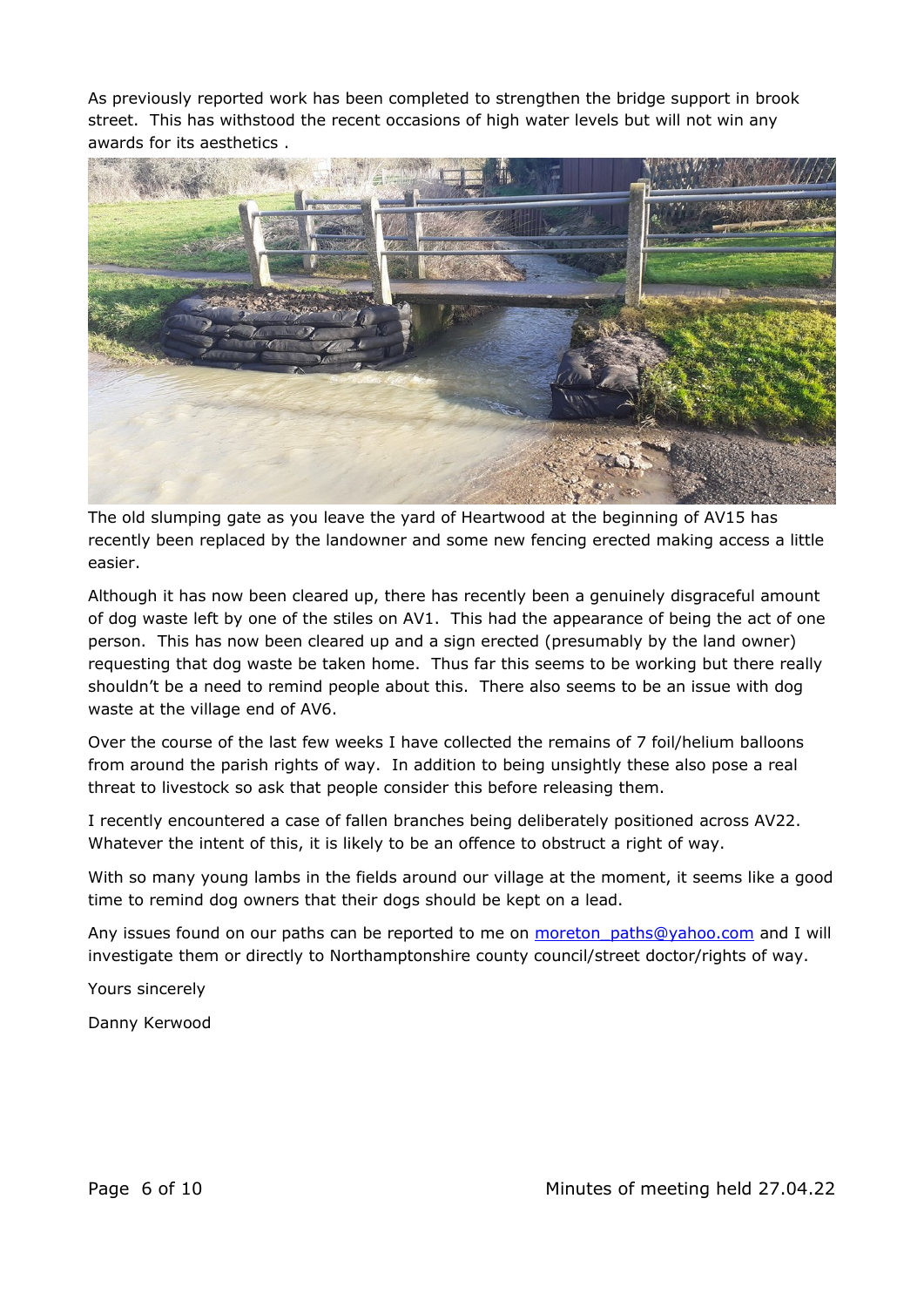# *APPENDIX E: Cllr Dorothy Brooke - Village Hall Committee report April 2022*

Thankfully 2021 saw the village hall return to some sort of normality after the dreadful Covid lock-down period. The lock-down period highlighted how valuable the village hall is as a meeting place to meet and join in various activities and events.

In celebration of this and to help bring the village community together the village hall committee organised a BBQ which was held on August Bank Holiday Monday. Stan Shenton kindly volunteered to provide the afternoon entertainment and everyone seemed to enjoy the day.

The Auction, which is very popular, also resumed booking the hall on a monthly basis. The Auction provides a good regular income which helps fund the village hall facilities. The Garden Club staged the Annual Horticultural Show. The Parish council meetings moved from 'Zoom meetings' back to the village hall. We have had several private event bookings.

More recently, we saw the return of 'Film Night' which was very well received. The fish and Chip van visited throughout the year as did the Pizza Van. 'Carols on the Green' was well attended, around 60 people, despite the rain.

The local police now have access to the hall which they are using at various times as a hub. It was decided by the committee that a visible police presence in the village may deter crime and reassure the residents.

The village hall continued to make improvements by installing Wifi, having the stage floor re-newed and the back room carpet replaced. The fence was installed around the playground equipment; the Parish Council using CIL funding to contribute  $£1,000$  towards the cost.

We also have a new cleaner, Jean Gardner, who is doing a great job.

Thank you to all committee members for working to keep the village hall a place that everyone can come and enjoy whatever the occasion.

Thanks to all of you for your continued support!

Dorothy Brooke Secretary MPVHC

## *APPENDIX F: Margaret Goodwin - Short Mat Bowls Club report April 2021-22*

After no play throughout the 2020-2021 season because of Covid restrictions, we were able to start the 2021-2022 season in September with our weekly club nights, with some vulnerable members deciding not to join us at this time. However, we did gain one new member. It was not possible to play tournaments, the league or friendly matches against other clubs.

In December we enjoyed a Christmas Evening: some bowls followed by a Christmas meal in the village hall provided by the members.

On  $1<sup>st</sup>$  April we were able to play a friendly match against Nether Heyford Bowls Club. This season comes to an end in May.

We hope to return to a normal season with more matches etc. in September and hopefully welcome some new members.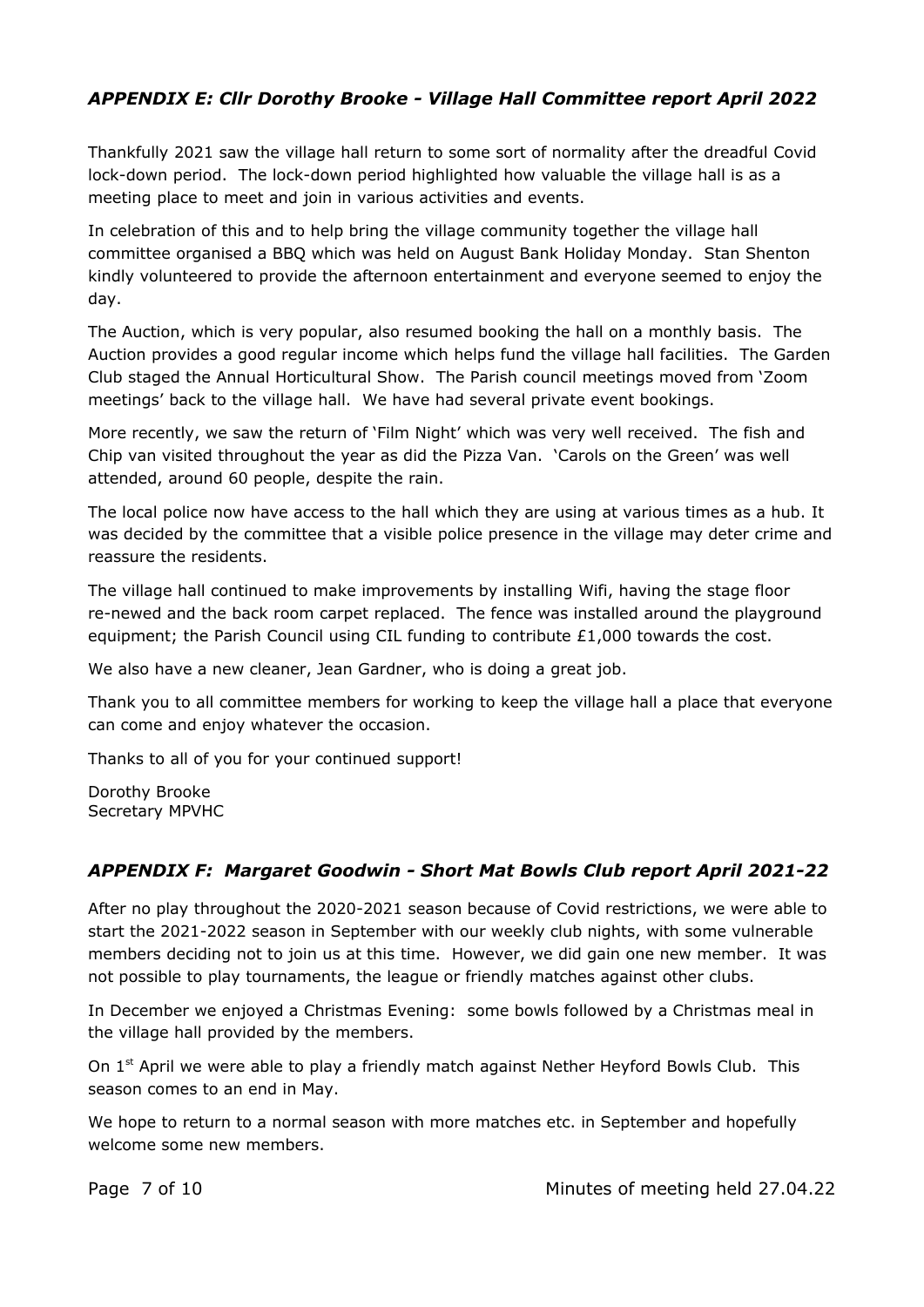# *APPENDIX G: Brian Collett - Moreton Pinkney Charities statement 2021-22*

6 Students were awarded  $£100$  each towards books for there studies at university.

Balance of account for year April 2021-April 2022.

| Account at 1st April 2021 | £1,114-81 |
|---------------------------|-----------|
| Payments to a Students    | -£ 600-00 |
| Income from Charity Field | £ 720-00  |
| Balance 1st April 2022    | £1,234-81 |
|                           |           |

Brian Collet (chairperson)

## **APPENDIX H: Richard Prior (in absence) – Flood Warden report 2021-22**

Since the last report, we had the worst flooding on the Banbury road in the last 5 years. On  $24<sup>th</sup>$  May 2021 after sudden heavy rain storms the culverts under the road were unable to cope with the run off from the higher fields and road water coming from both directions, (down hill from the village and also from Banbury direction coming past the Garage and collecting in the lowest part of the village). This was covering the main road for a number of hours, and would have caused less problems if the passing cars had driven through at walking pace, but quite a few made tidal waves without any regard for the surrounding properties.

February 2022 bought major storms Dudley, Eunice & Franklin to the UK, but luckily it had little impact on Northamptonshire, most of the rainfall landing north of our county hardest hit being Yorkshire, the Lake district, and up to Scotland. On 21 st February the brook rose to around 20 inches above normal levels, and subsided quite quickly.

With the usual spring showers and saturated ground on  $16<sup>th</sup>$  March, the Brook was up to it's maximum capacity at the Banbury Road, and broke the banks just before the ford in Brook Street. At the footbridge it was running over the concrete walkway and measured 35 inches total depth. It returned to only a few inches deep in the next 48 hours.

We found a number of blockages across the brook downstream from the ford when we walked it this week. Of course these would need to be cleared as a matter of urgency even in the summer months as sudden downpours will cause major problems, such as May last year which was unexpectedly wet and problematic. Pictures below:-



Page 8 of 10 Minutes of meeting held 27.04.22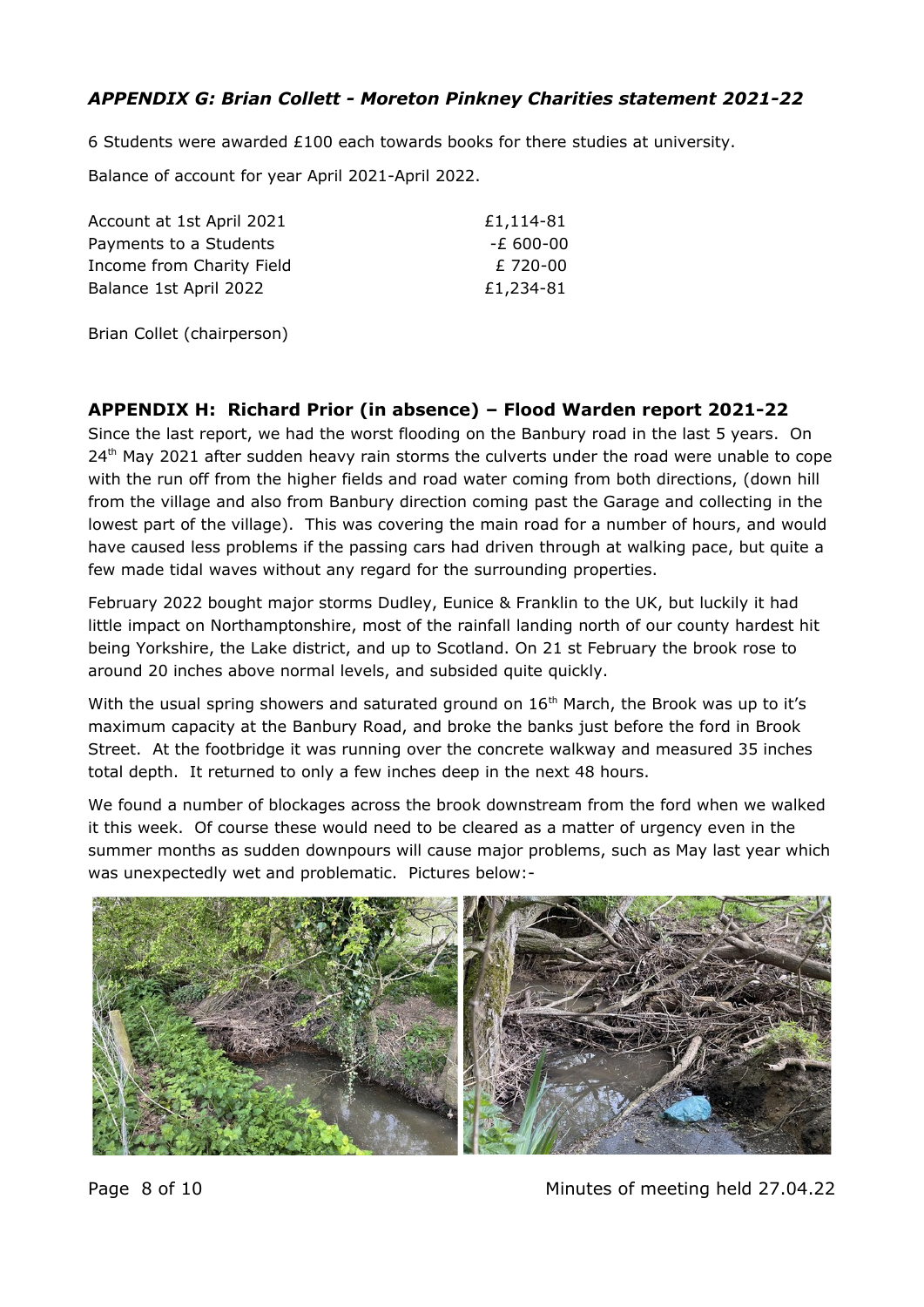We will try to find the landowners adjacent to these areas (with help from the parish council) and ask permission for access to organise work to be done. This will help to keep the water flowing through the village and reduce the flooding risk at the ford and the Banbury Road.

Eagle eyed gardeners spotted healthy green plants growing in the brook at a couple of locations, which turned out to be Fools Watercress (Apium Nodiflorum) and isn't poisonous, and can even be eaten once cooked.

The Road sweepers were out Monday morning (25<sup>th</sup> April) cleaning the edges of the road. This will help to keep the drains clear from leaves and dirt being washed into them, but I have yet to see the drain cleaners themselves, they are usually around in the Autumn.

Richard Prior ( Moreton Pinkney Flood Warden) 27<sup>th</sup> April 2022.